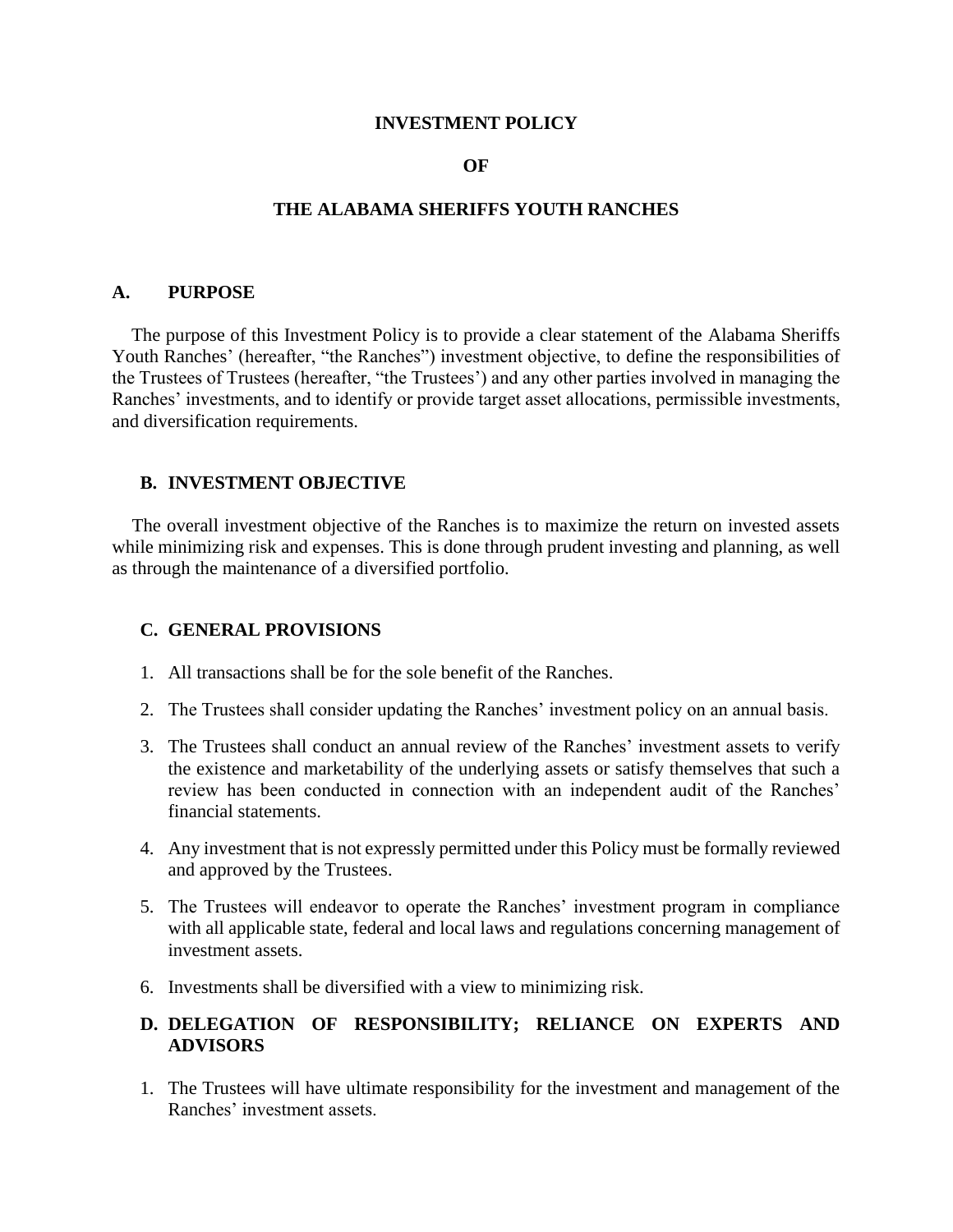- 2. The Trustees may delegate authority over the Ranches' investments to a properly formed and constituted Investment Committee, being a Trustees Committee comprised only of Trustees, and including the President of the Trustees of Trustees.
- 3. The Trustees or Investment Committee may hire outside experts as investment consultants or investment managers.
- 4. The Trustees may also establish an advisory committee (which may include non-Trustees) to provide investment advice to the Trustees or to the Investment Committee. Advisory committees have no authority to act for the Trustees, but may monitor compliance with the investment policy, recommend changes, and assist the Trustees or Investment Committee in selecting and retaining Investment Managers to execute this Investment Policy.

# **E. RESPONSIBILITIES OF THE TRUSTEES, OR IF AUTHORITY IS DELEGATED, THE INVESTMENT COMMITTEE**

The Trustees are charged with the responsibility of managing the investment assets of the Ranches. The specific responsibilities of the Trustees and/or their Investment Committee, as applicable, include:

- 1. Communicating the Ranches' financial needs to Investment Managers on a timely basis;
- 2. Determining the Ranches' risk tolerance and investment horizon and communicating these to the appropriate parties;
- 3. Establishing reasonable and consistent investment objectives, policy guidelines and allocations directing the investment of assets, and reviewing each such area on an annual basis;
- 4. Prudently and diligently selecting one or more qualified investment professionals, including investment managers(s), investment consultant(s), and custodian(s);
- 5. Regularly evaluating the performance of investment manager(s) to assure adherence to policy guidelines and to monitor investment objective progress; and
- 6. Developing and enacting proper control procedures; e.g., replacing investment manager(s) due to a fundamental change in the investment management process, or for failure to comply with established guidelines.

# **F. RESPONSIBILITIES OF INVESTMENT MANAGERS**

1. Each investment manager will invest assets placed in his, her or its care in accordance with this investment policy.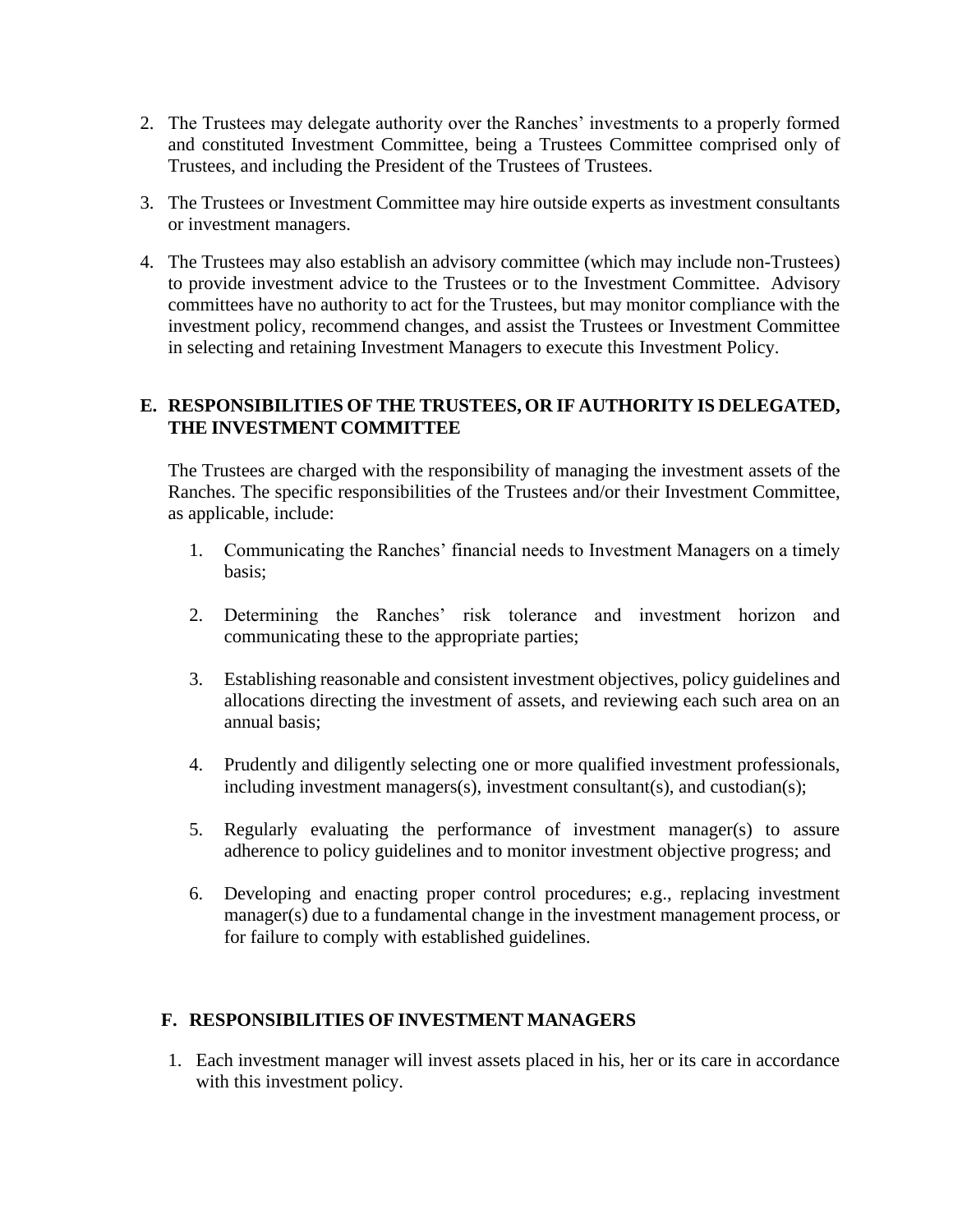- 2. Each investment manager must acknowledge in writing acceptance of responsibility as a fiduciary.
- 3. Each investment manager will have full discretion in making all investment decisions for the assets placed under his, her or its care and management, while operating within all policies, guidelines, constraints, and philosophies outlined in this Investment Policy. Specific responsibilities of investment manager(s) include:
	- i. Discretionary investment management, including decisions to buy, sell, or hold individual securities, and to alter allocation within the guidelines established in this statement.
	- ii. Reporting, on a timely basis, monthly investment performance results.
	- iii. Communicating to the Ranches any major changes in the economic outlook, investment strategy, or any other factors that affect implementation of the investment process.
	- iv. Informing the Trustees, or if authority is delegated, the Investment Committee, regarding any changes in portfolio management personnel, ownership structure, investment philosophy, or similar issue or subjects.
	- v. Voting proxies, if requested by the Trustees, or if authority is delegated, the Investment Committee, on behalf of the Ranches.
	- vi. Administering the Ranches' investments at a reasonable cost, balanced with avoiding a compromise of quality. Such costs may include, but are not limited to, management and custodial fees, consulting fees, transaction costs and other administrative costs chargeable to, and pre-approved by, the Ranches.

# **G. GENERAL INVESTMENT GUIDELINES**

- 1. A copy of this Investment Policy shall be provided to all investment managers.
- 2. The Ranches are a tax-exempt organization as described in section  $501(c)(3)$  the Internal Revenue Code. This tax-exempt status should be taken into consideration when making investments for the Ranches.
- 3. A cash account shall be maintained with a very low risk tolerance to keep cash available for obligations and expenses.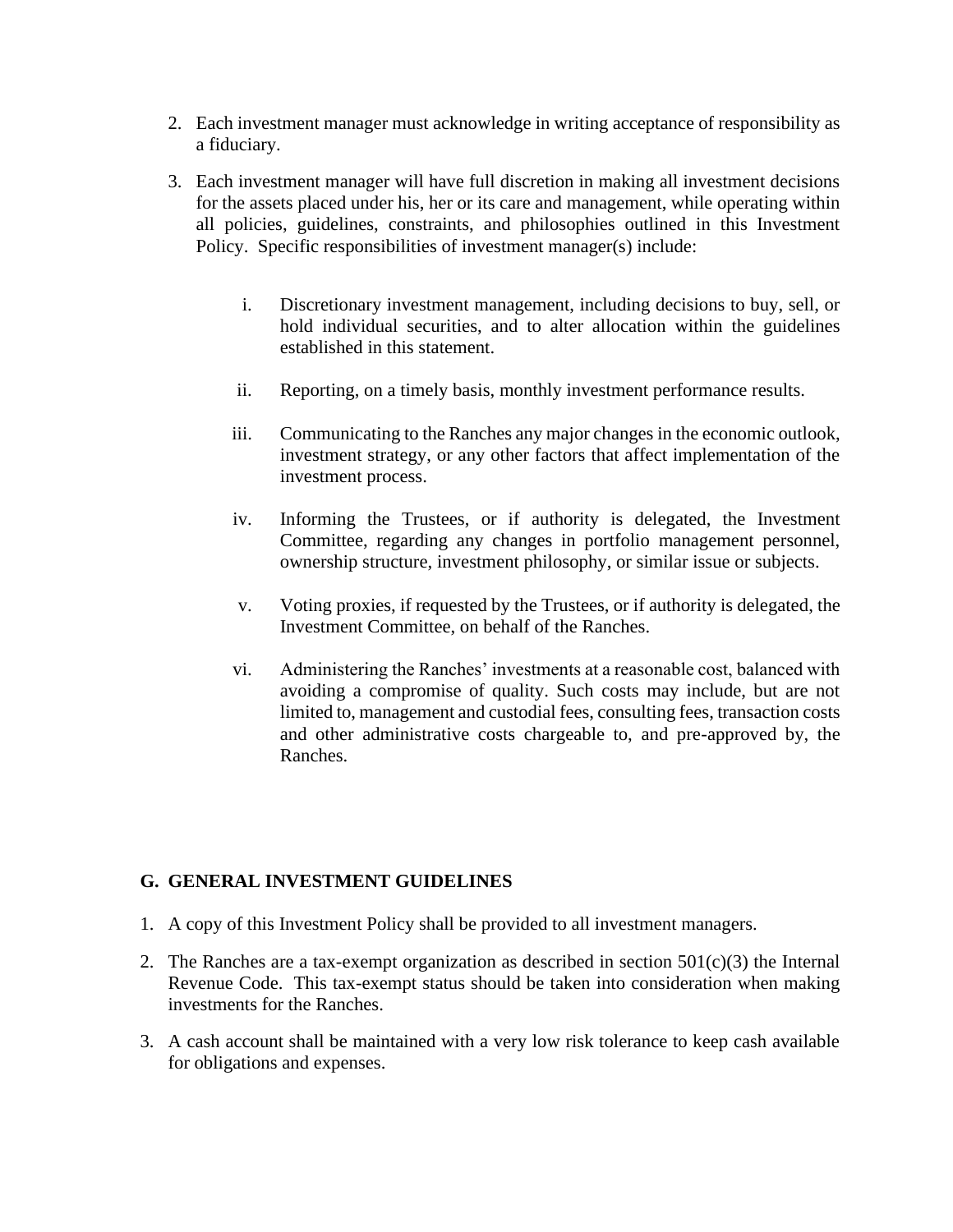- 4. Transactions shall be executed at a reasonable cost, taking into consideration prevailing market conditions and the services, and research provided by the executing broker.
- 5. Permitted investments include cash and cash equivalents, and marketable securities including equities and fixed income securities. Investments in other items must be approved by the Trustees.
- 6. The following transactions are prohibited: Purchase of non-negotiable securities, derivatives, high risk or junk bonds, private placements, precious metals, commodities, short sales, any margin transactions, straddles, warrants, options, life insurance contracts, leverage or letter stock.

# **H. DIVERSIFICATION**

- 1. The Ranches will maintain a reasonable diversification of investment assets between asset classes and investment categories at all times.
- 2. Investments in the equity securities of any one company shall not exceed ten percent of the portfolio nor shall the total securities position (debt and equity) in any one company exceed fifteen percent of the portfolio.
- 3. Reasonable sector allocations and diversification shall be maintained. No more than twenty five percent of the entire portfolio may be invested in the securities of any one sector.
- 4. Investments within the investment portfolio should be readily marketable.
- 5. The investment portfolio should not be a blind pool; each investment must be available for review.

# **I. ASSET ALLOCATION**

The asset allocation policy shall be predicated on the following factors:

- 1. Historical performance of capital markets adjusted for the perception of the future short and long-term capital market performance.
- 2. The correlation of returns among the relevant asset classes.
- 3. The perception of future economic conditions, including inflation and interest rate assumptions.
- 4. Liquidity requirements for projected expenditures.
- 5. The relationship between the current and projected assets of the Ranches and projected liabilities.

# **J. ALLOCATION RANGE**